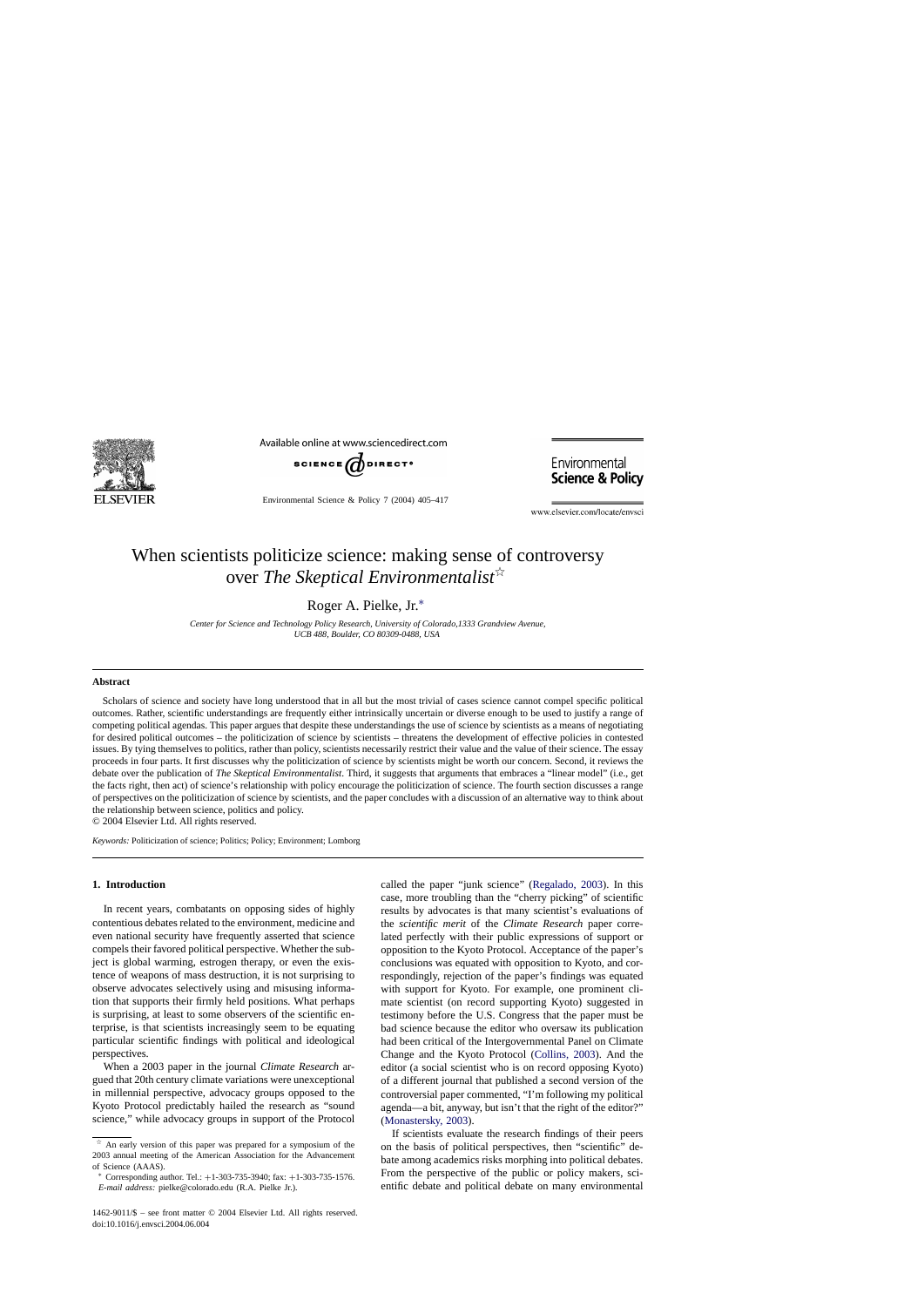issues already have become indistinguishable, and such cases of conflation limit the role of science in the development of creative and feasible policy options. In many instances science, particularly environmental science, has become little more than a mechanism of marketing competing political agendas, and scientists have become leading members of the advertising campaigns.

No recent example of this dynamic has received the amount of attention among the mainstream media as controversy over the publication of *The Skeptical Environmentalist* ([Lomborg, 2001a;](#page-11-0) hereafter TSE) by Bjørn Lomborg. Heated debate and controversy are rather the norm insofar as environmental issues are concerned, but reaction to TSE spilled over from the environmental community onto pages of leading newspapers and magazines around the world, and has thus come to occupy the attention of scholars who study science in its broader societal setting.

Why does the politicization of science matter? Consider the following controversy over science, policy, and politics. In October 2002, a number of scientists expressed concern that President Bush appeared to be "stacking" health advisory panels with scientists chosen more for their political views than their scientific credentials. A group of scientists writing in *Science* magazine explained that,

instead of grappling with scientific ambiguity and shaping public policy using the best available evidence (the fundamental principle underlying public health and environmental regulation), we can now expect these committees to emphasize the uncertainties of health and environmental risks, supporting the administration's antiregulatory views. And in those areas where there are deeply held conflicts in values, we can expect only silence [\(Michaels](#page-11-0) [et al., 2002\).](#page-11-0)

In other words, rather than seeking to understand significance of science in the context of specific policy alternatives, these committees would instead focus on the political challenge of bolstering support for decisions already made, presumably based on factors other than science, e.g., ideology. Few would disagree with the premise that scientific outcomes should not be predetermined by political perspectives. Why? The result, invariably, would be bad science and most likely bad policy. But what about reversing the direction of causality? Do scientific perspectives determine political outcomes? In the case of TSE many scientists acted as if science does in fact compel certain political outcomes.

This paper argues that in its extreme forms the use of science by scientists as a means of negotiating for desired political outcomes – the politicization of science by scientists – threatens the development of effective policies in contested issues. Such politicization occurs in spite of the development by the science and technology studies community of considerable expertise in and understanding of the broader social and political context of science,

including the causes and consequences of the politicization of science in political settings (e.g., [Rayner, 2003;](#page-11-0) [Kitcher, 2001; Jasanoff and Wynne, 1998; Sarewitz, 1996;](#page-11-0) [Jasanoff, 1987\).](#page-11-0) This paper focuses on the politicization of science by scientists themselves, a topic that has received by contrast somewhat less attention than the politicization of science by politicians and issue advocates.<sup>1</sup> It first reviews the debate over the publication of *The Skeptical Environmentalist*. In this context it suggests that the politicization of science by scientists is rooted in a "linear model" – get the facts right, then  $act - of science's$ relation to society. Second, it discusses how aspects of the Lomborg affair can be understood as consequences of the linear model. The next section discusses a range of perspectives on the politicization of science by scientists, and the paper concludes with a discussion of an alternative way to think about the relationship of science, politics and policy.

The politicization of science by scientists is an issue worth addressing because at risk are the positive contributions science offers to politics and policy. More fundamentally, in its extreme forms the politicization of science by scientists presents a threat to the institutions of science and democracy. Because science, politics, and policy are inextricably intertwined, a challenge exists for developing practical strategies for decision makers to use science effectively. Utopian views of cleanly separating science from politics, facts from values are not helpful.

An alternative to the linear, get-the-facts-then-act model would start with the scientific community itself assuming a greater responsibility for addressing the significance for policy of scientific results (for further discussion, see [Pielke,](#page-11-0) [2003\).](#page-11-0) Addressing the significance of science for decision making requires an ability to clearly distinguish policy from politics. For science, a *policy perspective* implies increasing or elucidating the range of alternatives available to decision makers by clearly associating the existing state of scientific knowledge with a range of choices. The goal is to enhance freedom of choice. By contrast, a *political perspective* seeks to decrease the range of alternatives (often to a single preferred option) available to policy makers, i.e., to limit the scope of choice, for example, support of, or opposition to, the Kyoto Protocol. Because scientific results always have some degree of uncertainty and a range of means is typically available to achieve particular objectives, the task of political advocacy necessarily involves considerations that go well beyond science. This is one reason why the linear model is not just simplistic but detrimental to science itself. Science never compels just one political outcome. The world is not that simple.

<sup>1</sup> For example, the reports of Congressman Henry [Waxman \(2003\)](#page-12-0) and the Union of Concerned Scientists [\(UCS, 2004\) f](#page-12-0)ocus on the politicization of science by elected and appointed officials, and not the politicization of science by scientists.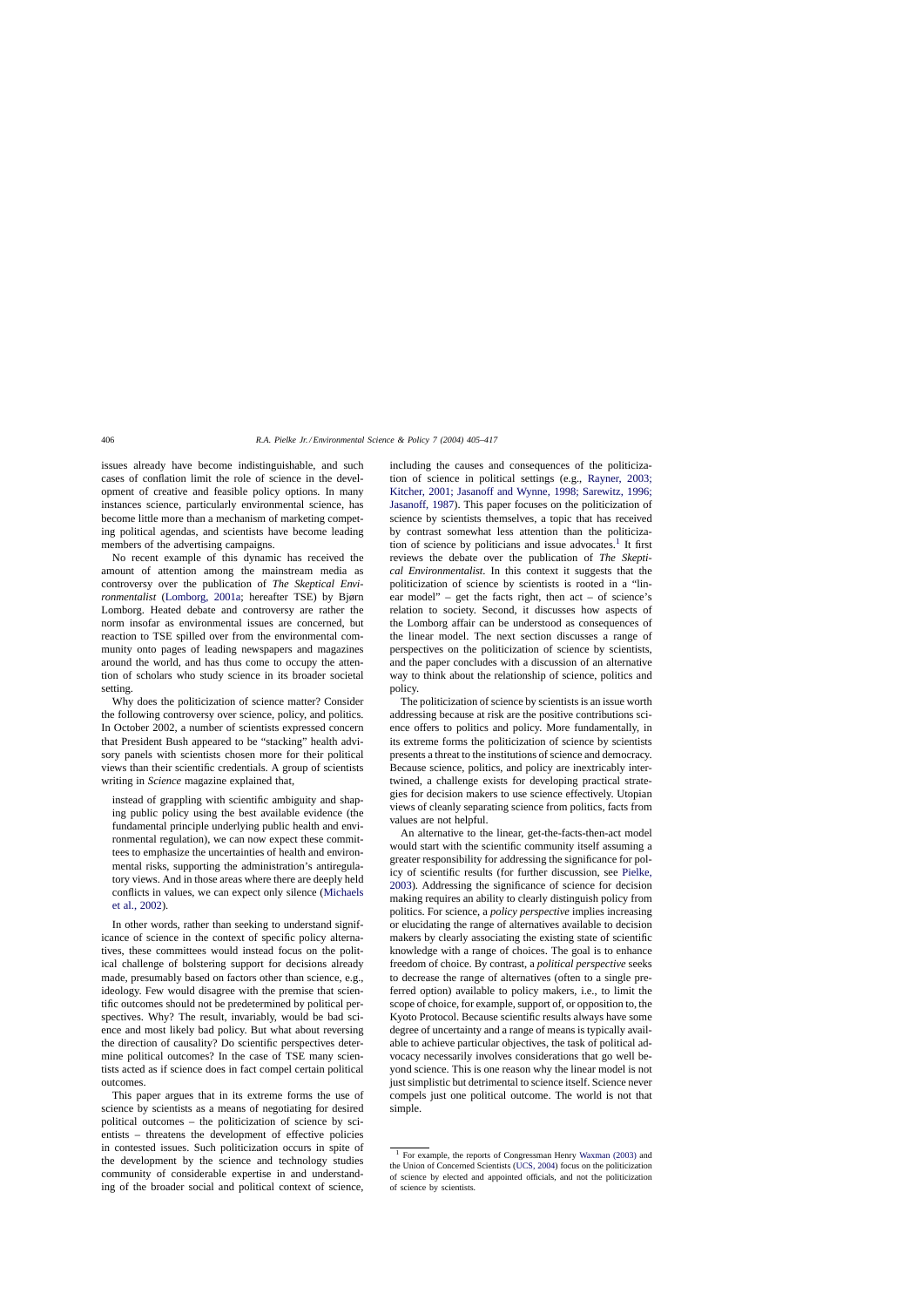# **2. Controversy over** *The Skeptical Environmentalist***: political battle not policy debate**

A focus on the intersection of politics and science is not new and has been studied for decades (see, e.g., [Jasanoff and](#page-11-0) [Wynne, 1998,](#page-11-0) and references therein). What may be new, or at least more meaningful than in the past, is the degree to which scientists themselves encourage political conflict through science. Examples abound in areas as diverse as international whaling ([Aron et al., 2002\)](#page-10-0), cloning [\(Nature](#page-11-0) [Publishing Group, 2002\),](#page-11-0) sex education ([Clymer, 2002\),](#page-10-0) history of firearms ([Postel, 2002\),](#page-11-0) and North American archeology ([Custred, 2002\),](#page-10-0) to list just a few. The debate that followed publication of TSE (and continues seemingly without end), saw an unprecedented mobilization of not just environmental groups but many scientists against the book, its author, and publisher.

In TSE Bjørn Lomborg, a Danish statistician by training and a self-described environmentalist, advances a view popularized by Julian Simon, the late economist, that environmental problems are not as severe as advertised by environmental groups, and that some combination of business-as-usual and incremental change will be sufficient for children born today to "get more food, a better education, a higher standard of living, more leisure time and far more possibilities—without the global environment being destroyed."2 Reaction to the book was both quick and diverse. [The Economist \(2001\)](#page-11-0) wrote "This is one of the most valuable books on public policy – not merely on environmental policy – to have been written for the intelligent reader in the past ten years." *Rolling Stone* ([Goodell, 2001\)](#page-11-0) gave a similarly positive review, "Lomborg pulls off the remarkable feat of welding the techno-optimism of the Internet age with a lefty's concern for the fate of the planet." In contrast, *Scientific American* ([Rennie, 2002\)](#page-11-0) wrote "The book is a failure," and *Grist Magazine* ([Schultz, 2001\)](#page-11-0) concluded "The Skeptical Environmentalist is C-minus stuff, as straight-forward and lackluster as a 10th-grade term paper."

In light of its favorable reception in some quarters, for many environmental advocates, TSE must have seemed like a declaration of war. Environmental groups such as the World Resources Institute and Union of Concerned Scientists began an aggressive public campaign seeking to discredit Lomborg and Cambridge University Press.<sup>3</sup> Lisa Sorensen [\(Woodard, 2001\)](#page-12-0) of the Union of Concerned Scientists justified the offensive as a preemptive political strategy: "this book is going to be misused terribly by interests opposed to a clean energy policy." It is not a surprise to see an organized campaign among environmental groups to advance their own causes by discrediting the book and to a lesser degree, organized support of TSE by economic interests who favor the book's message. As self-identified

special interests it is the job of these groups to push their agenda. The attention with which TSE was greeted provided a convenient resource for advocates to hitch their agendas to—using TSE in both positive and negative fashion.<sup>4</sup>

In this context a number of respected scientists saw fit to enter the political fray over TSE, and largely in support of environmental advocates. It would be easy to dismiss the politicization of science by scientists as the province of industry-supported scientists-*cum*-consultants whose credentials support their "hired-gun" role in issue advocacy. But the case of TSE shows this caricature to be too simplistic.

That some scientists engage in political activities is neither new nor problematic; they are after all citizens. A problem exists when, in the case of their opposition to TSE, scientists implicitly or explicitly equate scientific arguments with political arguments, and in the process reinforce a simplistic and misleading view of how science supports policy. In the process they damage the potential positive contributions of their own special expertise to effective decision making. Scientists seeking political victories through science may find this strategy expedient in the short term, but over the long run it may diminish the constructive role that scientific expertise can play in the policy process.

It is crucial to observe that the debate over TSE focused not on specific policy alternatives, but instead on the overarching political implications putatively compelled by TSE. In other words, the debate over TSE focused on the advantages or disadvantages the book putatively lent to opposing political perspectives, with only a rare nod toward the particular policy recommendations associated with those perspectives. The absence of policy debate related to TSE is troubling because science alone cannot determine who wins and who loses in political battle (in addition to the literature reviewed in [Jasanoff and Wynne, 1998;](#page-11-0) cf., [Oreskes, 2004;](#page-11-0) [Sarewitz, 2004](#page-11-0) in this volume).

In the case of TSE, scientists politicized science when they claimed that Lomborg has gotten his "science" wrong, and because he has his science wrong then necessarily those who accept his views of "science" should lose out in political battle. Such politicization is problematic if scientific proof is "overrated" in political debate ([Oreskes, 2004](#page-11-0) in this volume) or if science in fact makes environmental controversies more intractable ([Sarewitz, 2004](#page-11-0) in this volume). At a minimum, the politicization of science by scientists runs contrary to understandings held by the science and technology studies community about the nuanced, protean, and complex interface of science and decision making in which science is "co-produced" by various sectors of society, and separation of "facts" and "values" cannot be achieved (e.g., [Jasanoff, 1990\).](#page-11-0)

<sup>2</sup> A similar thesis has been presented by Ronald [Bailey \(1993\)](#page-10-0) and Greg [Easterbrook \(1995\).](#page-11-0)

<sup>3</sup> See, e.g., [WRI \(2001\)](#page-12-0) and [UCS \(2003\).](#page-12-0)

<sup>4</sup> To be sure the challenge of special interests for democracy in the United States has been a concern since at least James Madison, writing in *Federalist* 10. This paper does not take on this general challenge focusing instead on the politicization of science by scientists as a particular instance of the politics of interests (see, e.g., [Petracca, 1992\).](#page-11-0)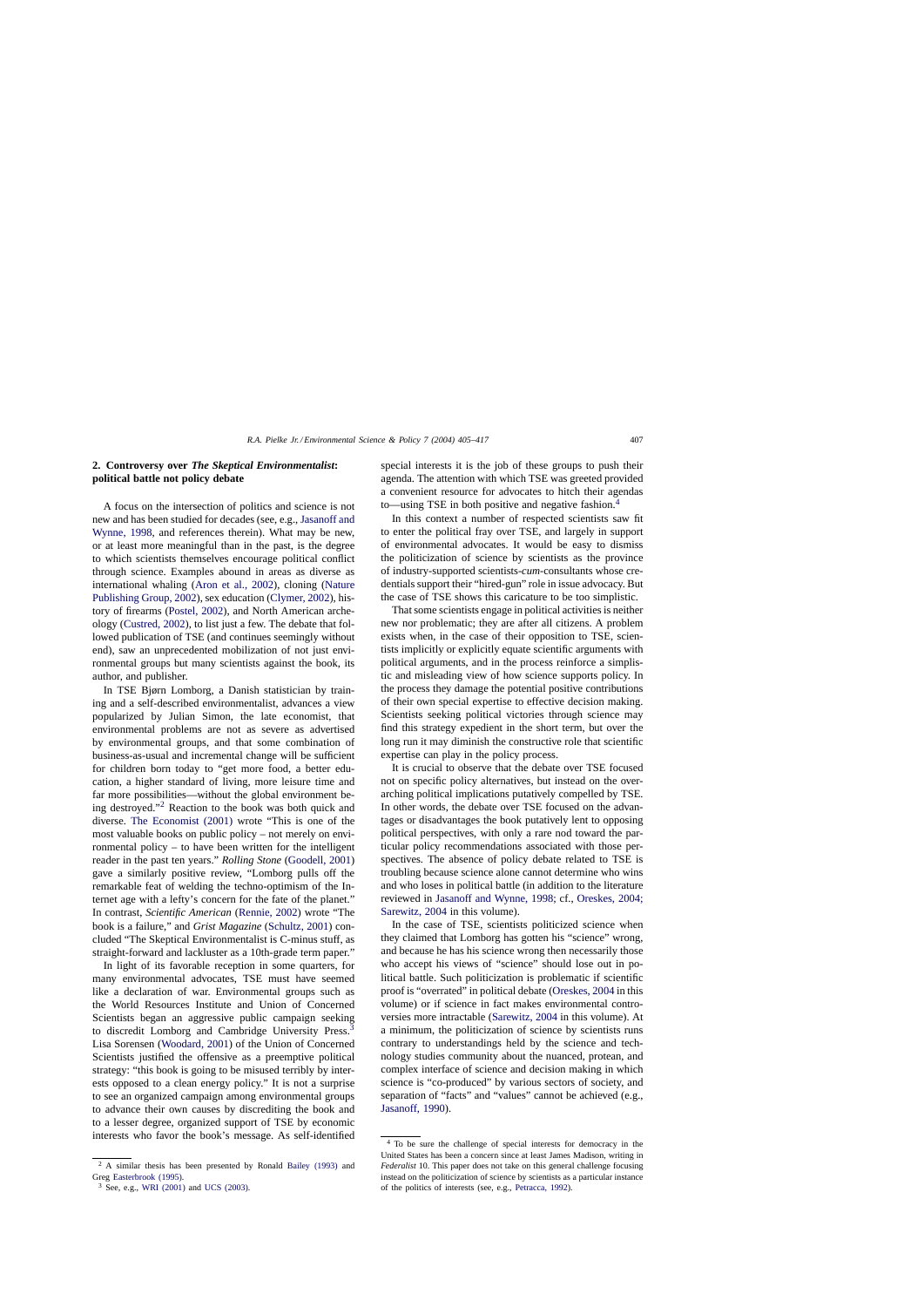Some scientists in opposition to Lomborg lent their credibility and stature to interest groups who then used the scientists as the basis for making a political claim. For instance, several scientists prepared essays, at the request of the Union of Concerned Scientists (UCS), a self-described environmental advocacy group, which avoided any explicit discussion of politics and simply took issue with claims made within TSE. The UCS justified their engagement of scientists against Lomborg in political, not policy, terms: "groups with anti-environmental agendas use these works to promote their objectives ... . Like the Hare, Lomborg's lie has raced out in front of the truth. With the help of these careful scientific peer reviews, UCS hopes that the truth, like the Tortoise, will catch up and emerge the ultimate victor ([UCS,](#page-12-0) [2003\).](#page-12-0)"5 And it is clear in this instance that "truth" manifests itself not simply in knowledge, but in political

Other scientists were more forthcoming about their political motivations for attacking TSE. Consider the following three examples.

• Peter Raven, the director of the Missouri Botanical Garden and president of the American Association for the Advancement of Science, joined with a number of colleagues to lobby Cambridge University Press, the book's publisher, to cease its publication [\(Goldstein, 2002\).](#page-11-0) In response to a question asking why he is focusing attention on TSE, Raven hints at policy but does not discuss specific alternatives, and instead expresses concern that the perspective presented in TSE might enhance the political power of those in opposition to his own political perspective.

"It either can be very expensive to change the bases of whole economies on fossil fuels to avoid global warming, which is something that makes governments extremely nervous and for very understandable reasons or, on the other hand, one can believe those who say that the development of alternative energy modes, hydrogen fuel, nuclear fusion, wind power and so forth will provide the basis of whole new industries and will end up enriching economies and making them better off in the not very distant future. Making the transition though is hugely disruptive, and I think it's against that background that one can understand that, if somebody comes along and says: aside from the moon being made of blue cheese there is really no environmental problem, everything is getting better, and a lot of people have said a lot of things over the years and some of them are not true and probably not true now and blah, blah, blah—they will be warmly

<sup>5</sup> For several examples see the white papers prepared for the Union of Concern Scientists, an advocacy group, by Peter Gleick, of the Pacific Institute for Studies in Development, Environment, and Security, and Jerry Mahlman, former director of the U.S. government's Geophysical Fluid Dynamics Laboratory ([UCS, 2003\).](#page-12-0)

received by those who wish to win exemptions from the need to do anything."<sup>6</sup>

- Stuart [Pimm \(2003\),](#page-11-0) a professor of ecology at Duke University, justifies his opposition to TSE in terms of a metaphor, "when you are sick, please go to a professional physician and not a quack for help." Or in other words, Pimm does not invoke specific policies, but instead focuses on a political outcome: who gets a voice in environmental controversies. Presumably, Pimm equates Lomborg with the "quack" and those scientists who share his views in opposition to Lomborg with the "physician." The patient is presumably the policy maker looking to make a decision.
- And the scientists who served on the Danish Committee on Scientific Dishonesty, which was convened to investigate allegations of scientific fraud in *The Skeptical Environmentalist* made by environmental scientists critical of TSE, concluded that "the many, particularly American researchers, who have received Bjørn Lomborg's book with great gusto, even in a specifically negative fashion, are unlikely to have even given the book the time of day unless it had received such overwhelmingly positive write-ups in leading American newspapers and in The Economist. The USA is the society with the highest energy consumption in the world, and there are powerful interests in the USA bound up with increasing energy consumption and with the belief in free market forces" ([Danish Committee on](#page-10-0) [Scientific Dishonesty, 2003\).](#page-10-0)

The placement of these various perspectives in the popular media and on the internet, rather than in technical journals, shows very clearly that many of the scientists who vehemently criticized TSE and Cambridge University Press perceived the stakes to be not simply a battle over findings, methods, epistemology, or disciplines that often characterize scientific debates within the academic enterprise. Instead, the debate initiated by scientists over TSE was about who should have authority and power to decide what sort of world we collectively wish to live in. The debate was about politics, not policy.

# **3. The linear model**

The perspectives of the scientists who have argued that because the science of TSE is wrong, a certain set of political views must also be wrong, reinforce, reflect, and derive from an ontological and epistemological view of the role of science in society that assumes that science can and should compel political outcomes. This view of the relation of science and politics has been called "the linear model" because it is based on first getting the science "right" as a necessary, if not sufficient, basis for decision making (cf.

victory.

<sup>6</sup> Transcript of The Science Show on Australian Radio National, Robyn Williams, Bjørn Lomborg, and Peter Raven ([Radio National, 2002\).](#page-11-0)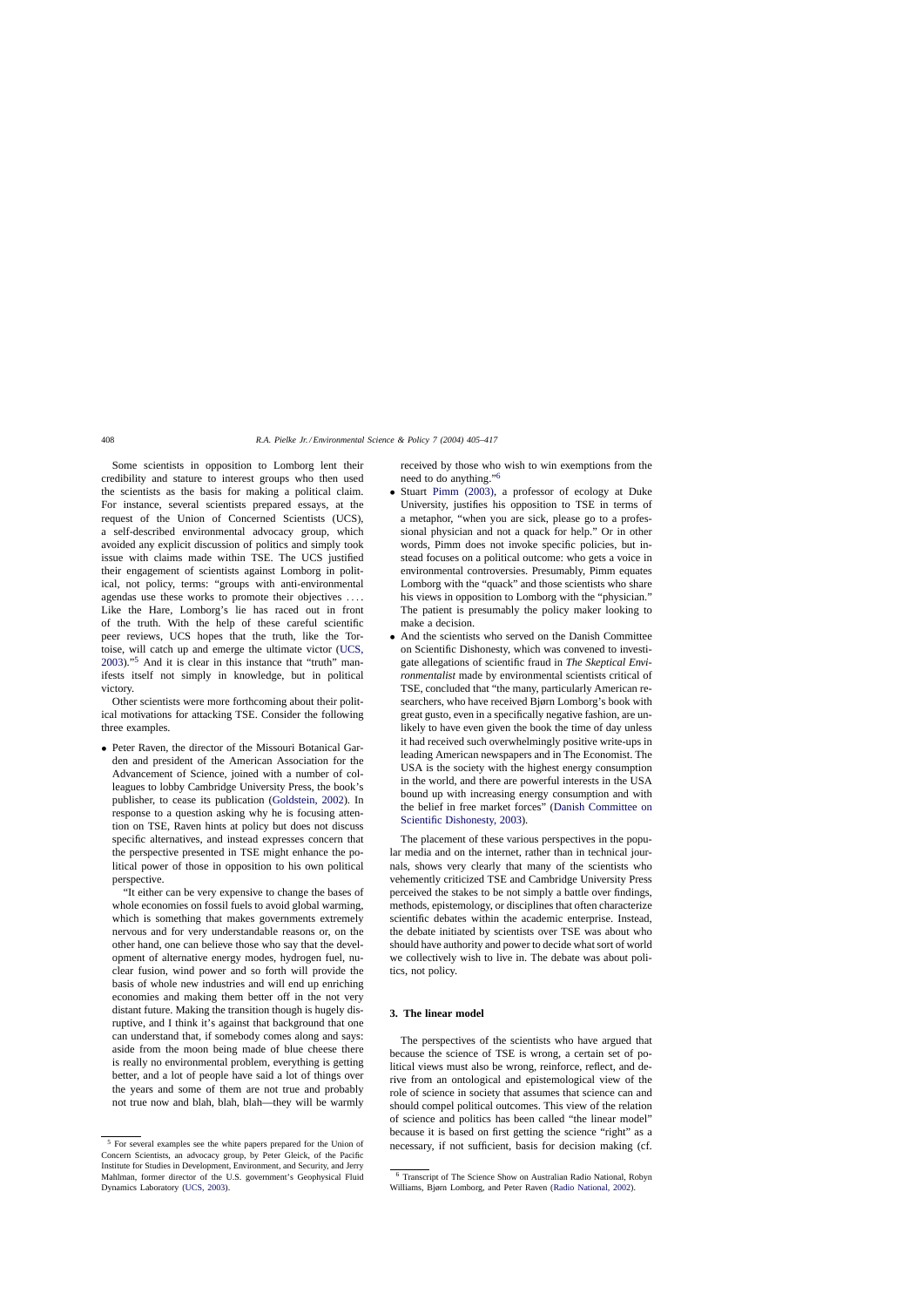[Oreskes, 2004; Sarewitz, 2004](#page-11-0) in this volume). If the linear model is indeed an accurate reflection of how the world works then battles over science and how people interpret the significance of science are necessarily of critical importance because certain political outcomes can be made more or less likely through shaping public or policy maker perspectives on the science that putatively supports one agenda or another. However, the linear model has long been understood to be an inaccurate characterization of and even an undesirable approach to the relation of science and decision making because of the ample evidence showing that policy does not simply emerge from scientific understandings (see [Oreskes, 2004](#page-11-0) in this volume; [Sarewitz, 2004](#page-11-0) in this volume; [Jasanoff, 1987; Wynne, 1991\).](#page-11-0) Consequently, when scientists reinforce the linear model it has potential to create pathologies in decision making.

From the perspective of the linear model science not only plays a (if not the) central role in political battle; but because scientific understandings are supposed to motivate political action, winning a scientific debate leads to a privileged position in political battle. Consequently, scientific debates *are* in effect political debates because resolving scientific debates will resolve political conflicts. Science thus becomes a convenient and necessary means for removing certain options from a debate without explicitly dealing with disputes over values. But because the linear model in fact fails to accurately describe the relationship between science and political outcomes, it may simply mask normative disputes in the language of science, to the possible detriment of both science and policy.

A perfect example of the linear model can be found in debate over global climate change. Within this debate studies that show meaningful connections between greenhouse gas emissions and actual or projected climate changes are interpreted to be supportive of action to reduce emissions, and thus climate change as well, whereas studies that cast doubt on the significance of such connections are interpreted as casting doubt on the need for such action [\(Pielke, 2004\)](#page-11-0). Action is typically narrowly defined as the Kyoto Protocol and the political stakes are victory in either securing or denying its implementation. Under the linear model both sides argue about science as a proxy for actually discussing the worth and practicality of possible alternative courses of action, of which the Kyoto Protocol is but one of many. On the climate debate many assume that victory in debate on scientific issues, as perceived by the public, ought to compel victory in political debate, hence we see arguments in the popular media and the internet over many individual studies that are released (notable examples of recent years include the temperature record of the past 1000 years and surface versus tropospheric temperature trends). Missed in this enterprise are policy alternatives that are robust with respect to the scientific disagreements ([Lempert, 2000; Rayner and Malone,](#page-11-0) [1998; Sarewitz and Pielke, 2000\).](#page-11-0) The linear model brings scientific debates to the fore as a prerequisite to other action, and encourages the mapping of political agendas onto scientific findings.

## *3.1. How scientists used the linear model in debate over TSE*

In order to take advantage of the logic of the linear model, Lomborg's critics argued that his science is wrong, and therefore the politics (and crucially, not policies, because policies largely were not discussed in TSE or by its critics) of those who accept his scientific arguments must also be wrong. This of course is the same logic that underlies frequent invocations of "junk science" and "sound science" in contemporary debates involving science [\(Herrick and](#page-11-0) [Jamieson, 2000\)](#page-11-0). Under the linear model, invoking the phrase "junk science" means that one believes that political agendas following from that science must be ill conceived and not deserving of support. Invoking the phrase "sound science" means that one believes that political agendas following from that science are right, just, and deserving of support. Battles take place over whether science is sound or junk instead of debating the value or practicality of specific policy alternatives.

Followers of the linear model would likely argue that it really does matter for policy whether or not the information presented in TSE is "junk" or "sound" science. Two examples from TSE show why this line of argument cannot succeed. First, consider the issue of forests. On this issue Lomborg and the World Resources Institute (WRI) and World Wildlife Fund (WWF) engaged in a lengthy debate over various scientific matters covered in TSE, as well as the credentials of Lomborg to even discuss forests.<sup>7</sup> Missing from this debate was the fact that of the forest policy alternatives mentioned in TSE most were simultaneously advocated also by WRI, WWF, or both (cf. [WRI, 1997\)—](#page-12-0)among them: in developing countries, plant quick-growing trees to provide fuel, use cheap metal and ceramic stoves to increase efficiency and reduce indoor pollution, reduce poverty and increase growth, and in developed countries, pay developing countries for preservation, e.g., debt for nature swaps, increase plantations, institute a global certification system for green forest products ([Lomborg, 2001a,](#page-11-0) pp.  $114-117$ ).<sup>8</sup> And none of the forest policy options discussed in TSE was objected to by WRI/WWA in their critique.

In this case a vigorous debate over science was completely irrelevant to the course of action recommended by either side, as they were largely in agreement on policy options. Thus, from the perspective of policy, it simply did not matter whether the scientific arguments of WRI/WWA or Lomborg are closer to the truth. The recommended actions were apparently robust to disagreements of the science of forests.

<sup>7</sup> On this see the charges leveled by WRI and Lomborg's response [\(Lomborg, 2001b\).](#page-11-0)

<sup>8</sup> Compare also the World Bank/WWF Forest Alliance [\(World Bank](#page-12-0) [Group, 2003\).](#page-12-0)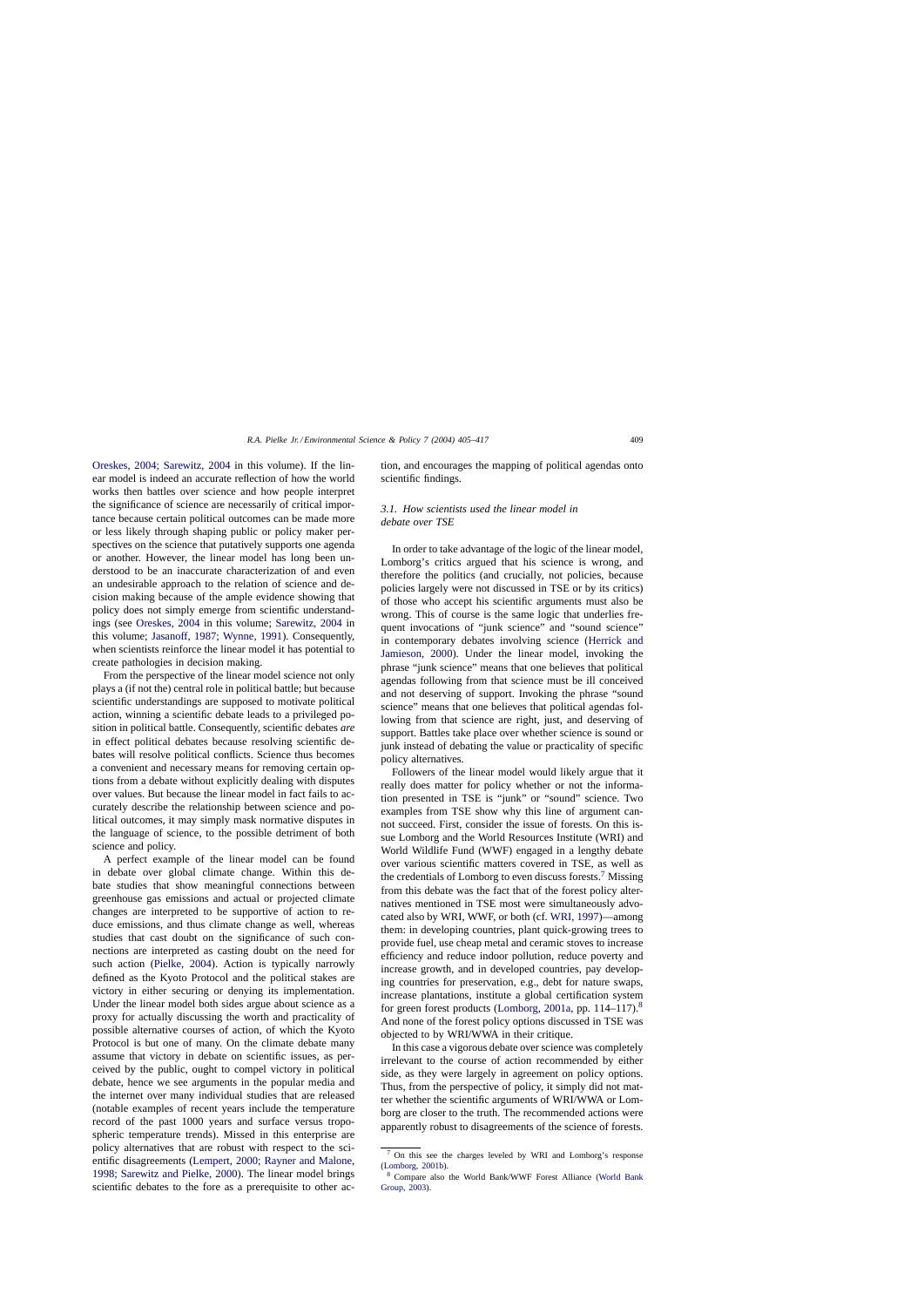Of course, from the perspective of politics the outcome of the scientific debate may determine who has a voice in forest policy making and who does not. The WRI/WWF debate with Lomborg over forests was putatively about science, but really was about politics.

Consider the issue of climate change. TSE's chapter on climate change recognizes the authority of the Intergovernmental Panel on Climate Change as the leading body of expertise on climate science. But even with this acceptance Lomborg judges the Kyoto Protocol to be too expensive for the benefits that result. TSE's scientist-critics (e.g., [Schneider, 2002; WRI, 2001\)](#page-11-0) have come to a different conclusion, and judge the Kyoto Protocol's benefits to exceed its costs. In this instance, evaluating TSE's presentation of climate science as "junk" or "sound" is irrelevant to understanding the course of action recommended by either side because judgments of the value of costs versus benefits is a highly subjective, value-laden calculation. In this case Lomborg and his critics basically agree on the science – global warming is real, it will have impacts on people and the environmental, and there will be more "losers" than "winners" from climate change – but differ a great deal on what the science signifies for action. Despite such general agreement on science, TSE's scientist-critics focused on critiquing minor differences about the science in TSE rather than discussing broader issues of policy (e.g., [Mahlman, 2001\).](#page-11-0) Again, from the perspective of politics the outcome of this putatively scientific debate may determine who has a voice in climate policy making and who does not.

Under the linear model science supposedly matters because it dictates what policies make sense and which do not. But reality does not conform to the linear model, as shown from the examples of debate over forests and climate in TSE. Disagreement on science does not preclude consensus on action, and general agreement on science does not preclude opposing views on action. But even in the face of ample evidence that the linear model cannot explain the relationship of science and policy (see, e.g., [Oreskes,](#page-11-0) [2004; Sarewitz, 2004](#page-11-0) in this volume for such evidence), it continues to shape discussion and debate on science-related issues, arguably because it is convenient in political debate.

The linear model was the explicit basis for or subtext of many of the claims made by environmental scientists against TSE. Examples of various explicit and implicit invocations of the linear model include Thomas Lovejoy, of the World Bank, writing in *Scientific American* against TSE, explaining to Lomborg how the world actually works.

Researchers identify a potential problem. Scientific examination tests the various hypotheses, understanding of the problem often becomes more complex, researchers suggest remedial policies—then the situation improves ([Lovejoy, 2002\).](#page-11-0)

In other words science and scientists drive politics in a sequential, linear manner.

Another vocal critic, John [Holdren \(2002\),](#page-11-0) of Harvard, invoked the linear model when he explained his motivation for participating in an extensive series of critiques of TSE in the popular press.

If the issue involves science for policy, moreover, a clear and forceful denunciation has the further purpose of avoiding an extreme and poorly founded interpretation of the relevant science being credited in the policy debate as lying within the range of respectable scientific opinion.<sup>9</sup>

But even as he invokes the notion of policy, Holdren does not discuss specific policies, and instead focuses on the role that science plays in politics for determining which sort of policies are acceptable and which are not. Holdren writes elsewhere of TSE, "To expose this pastiche of errors and misrepresentations was not a political act but a scientific duty" [\(Holdren, 2003\).](#page-11-0) Under the linear model, it makes perfect sense to conduct scientific debates before the public and policy makers because the linear model holds that getting the science "right" is necessary for effective policy making to occur. Holdren writes,

[Lomborg] has needlessly muddled public understanding and wasted immense amounts of the time of capable people who have had to take on the task of rebutting him. And he has done so at the particular intersection of science with public policy – environment and the human condition – where public and policy-maker confusion about the realities is more dangerous for the future of society than on any other science-and-policy question excepting, possibly, the dangers from weapons of mass destruction ([Holdren, 2002\).](#page-11-0)

But if the linear model fails to accurately represent the relationship of science and decision making, then following it in practice serves mainly to bring politics into science rather than science into policy.

These statements of TSE's scientist-critics reinforce a linear view of science and politics because they suggest that getting the science "right" is either necessary or sufficient (or both) for action. From this perspective certain political outcomes would favored over others based on the resolution of scientific issues. For those with scientific expertise, it consequently makes perfect sense to wage political battles through science, because it necessarily confers to scientists a privileged position in political debate.

*Scientific American*'s framing of its January, 2002 collection of critical responses to Lomborg by scientists and environmentalists is also an invocation of the linear model. The essays were published with the subtitle "Science defends itself against *The Skeptical Environmentalist*," as if

<sup>&</sup>lt;sup>9</sup> Other factors besides politics motivated critics of TSE. For example, John Holdren wrote of the "anger and, yes, contempt" expressed by some scientists that Lomborg violated of professional norms of conduct [\(Holdren, 2002\).](#page-11-0) Personality and ego considerations, while certainly real, do not vitiate the argument presented here.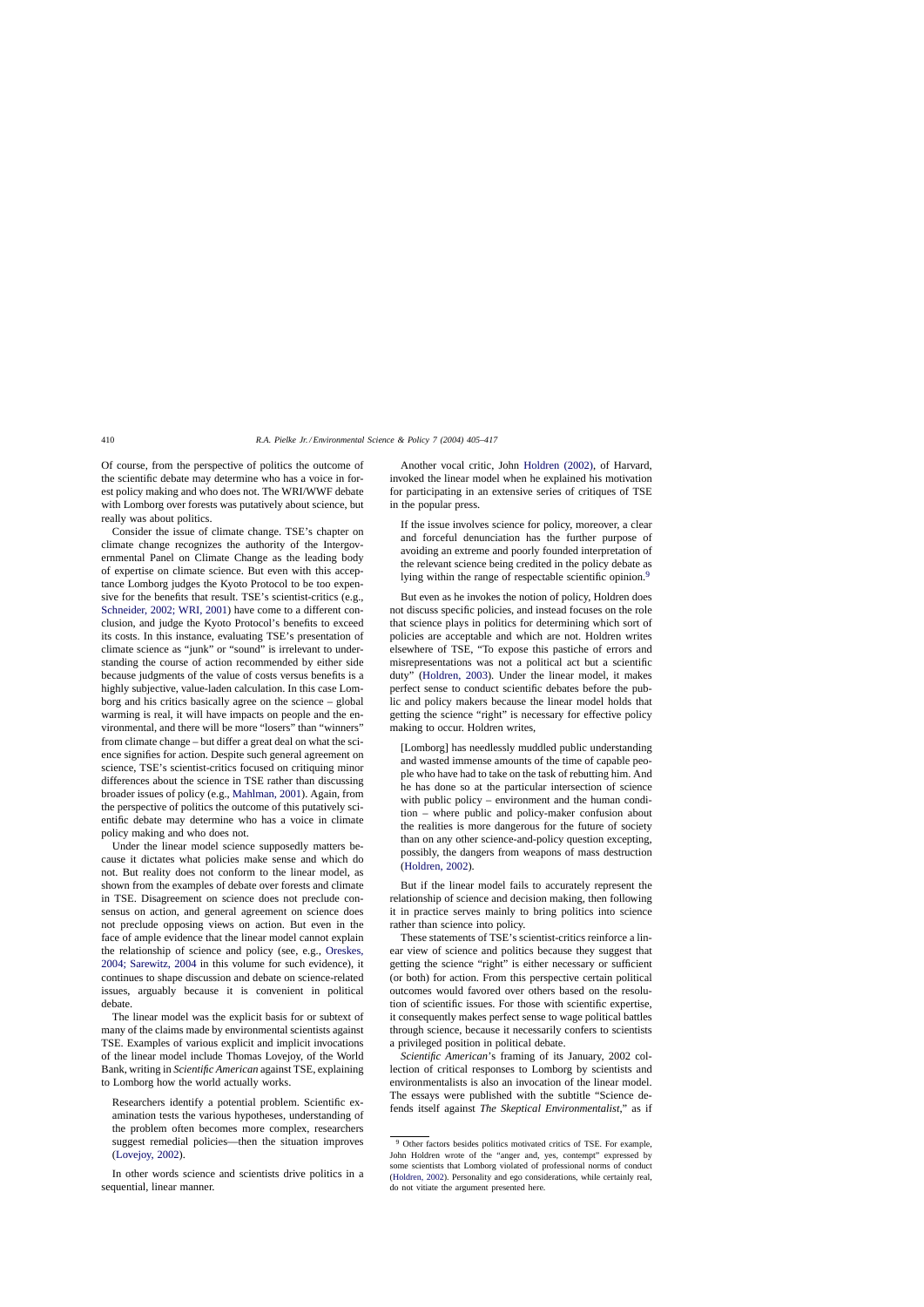Lomborg's critics were speaking for science itself. Again, this makes perfect sense under an expectation that science dictates political outcomes. From this perspective, because particular scientific results compel certain actions and not others, there is little reason to distinguish science from politics. Consequently, the following subtitle would thus have been synonymous, "Our political perspective defends itself against *The Skeptical Environmentalist*."

And Lomborg himself appears to accept the linear model when he writes in TSE, "Getting the state of the world right is important because it defines humanity's problems and shows us where our actions are most needed" [\(Lomborg,](#page-11-0) [2001a\).](#page-11-0) Lomborg further writes, "indeed, there is no other basis for sound political decisions than the best available scientific evidence" (2001a). And, "thus, with this assessment of the state of the world I wish to leave to the individual reader the political judgment as to where we should focus our efforts. Instead, it is my intention to provide the best possible information about how things have progressed and are likely to develop in the future, so that the democratic process is assured the soundest basis for decisions" (2001a). For those who subscribe to the linear model Lomborg could not be any more provocative. For those who reject the linear model, Lomborg may seem to be less threatening as another member of a large set of people and groups from across the political spectrum seeking to advance their agendas selectively using science to make the best possible case in support their arguments ([Herrick and Jamieson, 2000; Wynne,](#page-11-0) [1991; Funtowicz and Ravetz, 1992\)](#page-11-0). This may help to explain why some scientists reacted to TSE with venom and others, who may have also differed with Lomborg's politics, reacted with indifference.

An astute reviewer of an earlier draft of this paper noted that the ample policy credentials of many of the critical scientists indicate that their invocation of the linear model must have been more a matter of political expediency rather than adherence to a misleading worldview. This may or may not be the case; but my argument does not depend upon discerning the motivations behind those scientists who use science to further their political agendas. The consequences of invoking and following a linear model are significant in either case. It is worth noting that those who, like Lomborg himself, suggested TSE compels certain political actions because of its *correctness* also are invoking the linear model.

Students of science and society might object to this line of argument by noting that because the linear model has been largely discredited as descriptive and normative theory of the relations of science and the rest of society (e.g., [Stokes, 1997; Guston and Kensiton, 1994; Sarewitz, 1996;](#page-12-0) [Kitcher, 2001\),](#page-12-0) its plausibility as a practical frame within which to wage political battle might be called into question. But despite its critics, within the scientific community the linear model remains a widely held perspective on how science does and should connect with the rest of society (e.g., [Sarewitz, 1996; Greenberg, 2001\)](#page-11-0). Moreover, independent of intellectual understandings of the complexity of relationships between science and politics, there are powerful incentives for its adherents to invoke the linear model because action based on the linear model confers mutually reinforcing benefits among scientists, politicians, and interest groups ([Pielke, 2002\).](#page-11-0)

#### *3.2. Consequences of the linear model*

In the case of TSE, reinforcement of the linear model of science and decision making led to a Catch-22 in the logic of the Danish Panel that was convened to evaluate the book. The Danish Panel was convened to investigate allegations of scientific dishonesty in TSE made by a number of scientists using materials developed for the critiques of TSE published in Scientific American. The [Danish Committee on](#page-10-0) [Scientific Dishonesty \(2003\)](#page-10-0) grappled with the question of whether or not TSE was in fact a work of science, "Some members do not regard the book as science, but rather as a debate-generating book." If the Danish Committee judged TSE not to be a work of science, they would have removed their basis of authority for their investigation. The Catch-22 was revealed most clearly in the Solomonesque decision by the Danish Panel *not* to pass judgment on whether or not *The Skeptical Environmentalist* is a work of science, and instead to qualify their conclusion:

*Subject to the proviso that the book is to be evaluated as science*, there has been such perversion of the scientific message in the form of systematically biased representation that the objective criteria for upholding scientific dishonesty have been met (emphasis added, [Danish](#page-10-0) [Committee on Scientific Dishonesty, 2003\).](#page-10-0)

The Danish Panel's adherence to the linear model led to an odd outcome in which at the same time TSE was both a "work of science" and not a "work of science."

The linear model also helps to explain why TSE received such a vitriolic response from some members of the scientific community as compared to books with a similar thesis, such as by Gregg [Easterbrook \(1995\), R](#page-11-0)onald [Bailey \(1993\),](#page-10-0) and Julian [Simon \(1996\). O](#page-12-0)ne biologist suggested that Easterbrook and Simon could be easily dismissed because they were not environmental scientists, "Every few years, someone who's not an environmental scientist announces that there is no environmental crisis, that the state of the Earth is improving, and that the future looks so rosy that our treatment of environmental resources requires – at most – minor adjustments" ([Simberloff, 2002\).](#page-11-0) Even though Lomborg's training is in political science and he claims not to be an expert in environmental science, TSE motivated unprecedented reactions from scientific critics. The difference in reaction might be partially explained by a combination of factors including the warm public reception TSE received in major media, its characterization in the media as a scientific work, its publication by the highly respected Cambridge University Press, as well as a trend of increasing politicization of science by scientists.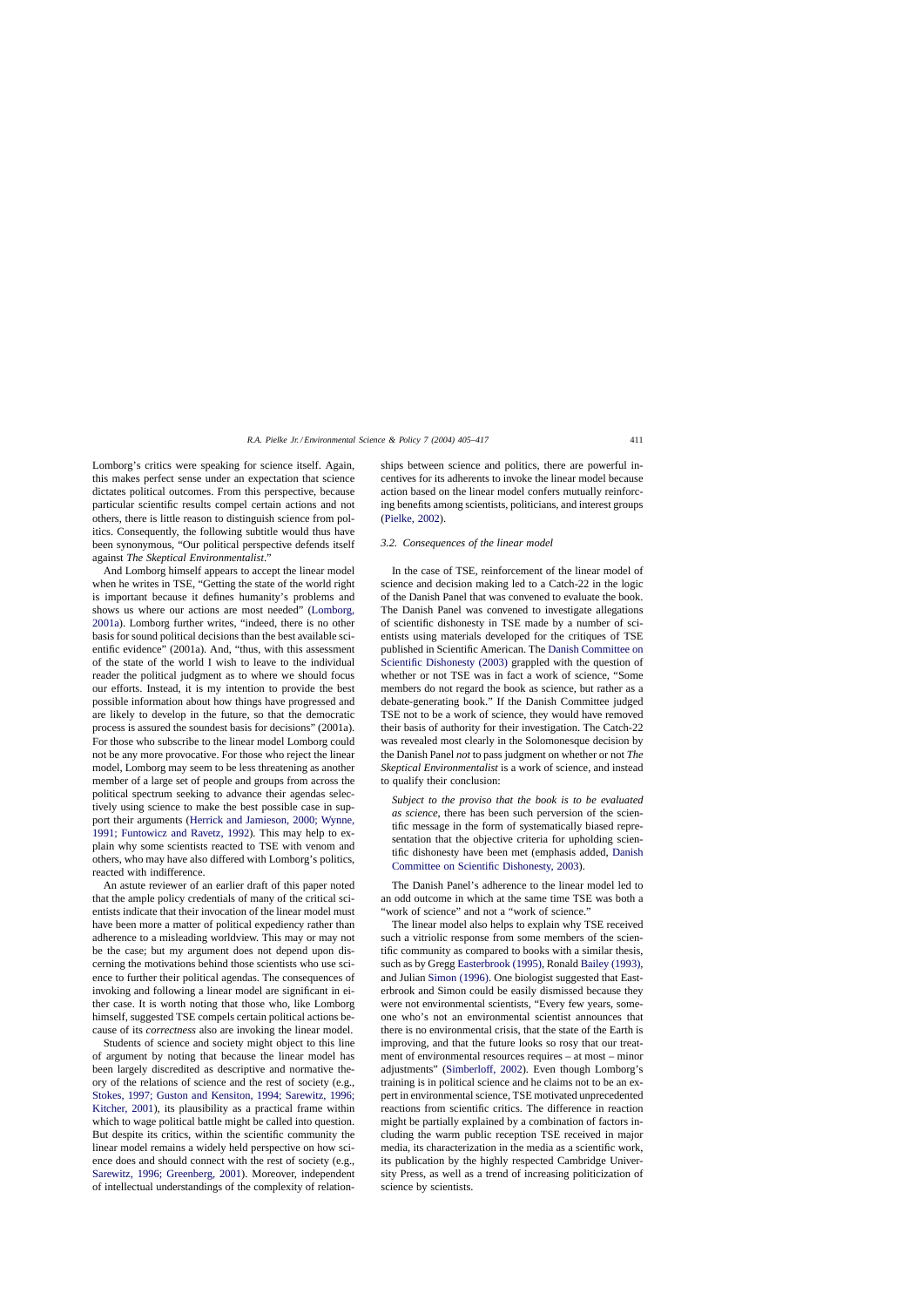Invocations of the linear model also help to some degree to explain why attacks on TSE became so personal and focused on Bjørn Lomborg. Under the linear model battles over science are in effect battles over politics, and it is fair game in politics to establish the superiority of your own credentials and demolish those of your opponent to enhance the chances for political victory. Consider the following examples of characterizations of Lomborg made by scientists. None were made in the context of a scientific setting (e.g., in peer-reviewed journals).

• Stephen Schneider contrasted his scientific authority with his views of Lomborg's credentials,

"For three decades, I have been debating alternative solutions for sustainable development with thousands of fellow scientists and policy analysts—exchanges carried out in myriad articles and formal meetings ... . And who is Lomborg, I wondered, and why haven't I come across him at any of the meetings where the usual suspects debate costs, benefits, extinction rates, carrying capacity or cloud feedback? I couldn't recall reading any scientific or policy contributions from him either ([Schneider, 2002\).](#page-11-0)"

• Stuart Pimm commented,

"Here's one guy taking on a whole spectrum of issues who has never written a paper on any of them and is in opposition to absolutely everyone in the field, Nobel Prize-winners and all [\(Woodard, 2001\).](#page-12-0)"

• John Holdren is similarly dismissive,

"A critic has no responsibility to identify and explicate all of an author's mistakes. People with the competence needed to do this have better things to do. To explain to nonspecialists all of the mistakes in Lomborg's energy chapter would require replicating a substantial part of the introductory course on energy systems that I taught for 23 years at the University of California, Berkeley, and have now taught for 5 years at Harvard. As badly as Lomborg needs that course, I am not going to provide it for him here ([Holdren, 2002\).](#page-11-0)"

Of course, playing the credential card cuts both ways. Lomborg himself, Cambridge University Press, and the media widely publicized the fact that Lomborg was a former member of Greenpeace, perhaps to underscore his environmental credentials. But in contrast to his critics, [Lomborg](#page-11-0) [\(2001a\)](#page-11-0) downplays his scientific expertise, writing in TSE, "I am not myself an expert as regards environmental problems." And in the title of TSE the author presents himself as a "skeptical environmentalist" and not as a "skeptical scientist."

In places in TSE, Lomborg, unlike his scientist-critics, makes abundantly clear his political perspectives. He writes, for example, "This kind of supercilious attitude is a challenge to our democratic freedom and contests our basic right to decide for ourselves how we lead our lives, so long as doing so does not bring us into collision with others" ([Lomborg, 2001a,](#page-11-0) p. 329). And elsewhere, "We have become richer and richer primarily because of our fundamental organization in a market economy" (2001a, p. 351). Missed in most evaluations of TSE (but not all; see [Oreskes,](#page-11-0) [2004](#page-11-0) in this volume) is that the book is a statement about what we should value and how we should evaluate those values.

An irony of debate over TSE is that the fame of TSE owes more to its critics than to any fundamental insights of the book. Consider that sales of TSE quadrupled with the publication of the January 2002 issue of *Scientific American* critical of the book ([Harrison, 2004\).](#page-11-0) Surely even if one rejects the critique of the linear model offered here there is a lesson in this experience for the practicality of invoking the linear model in pursuit of political ends.

# **4. Other perspectives on politicization of science by scientists**<sup>10</sup>

The case of debate over TSE is an example of a general problem: through their actions, many scientists encourage the mapping of established interests from across the political spectrum onto science and then use science as a proxy for political battle over these interests. As [Herrick and Jamieson](#page-11-0) [\(2000\)](#page-11-0) observe, "the imprimatur of science is being smuggled into deliberations that actually deal with values and politics." This is a familiar strategy for undergraduates in Public Policy 101 who make an argument and then seek out scientific references in support of their political views. Most of TSE's critics are more subtle than beginning students because they focus their arguments on "science," even as they must recognize that certain scientific views are associated with certain political outcomes. But when scientists seek political outcomes through science, it can arguably limit the positive contributions that science undoubtedly can and should make to policy development.

To be fair, not all (and perhaps not even most) scientists subscribe to the linear model. Some advocate completely decoupling science from policy, others see a more complicated set of connections. Arthur [Kantrowitz \(1994\)](#page-11-0) sees danger for scientists when they engage in political battles via the media.

In the resulting media contest between competing authorities, it is not possible to tell whether science or politics is speaking. We then lose both the power of science and the credibility of democratic process.

Loss of power for science matters only if science, or more accurately the information provided through science, has in some cases a unique role to play in the policy process. For if information does not matter, then distinguishing science and politics would be of little concern.

In 1976, Philip Handler saw consequences for science of scientists taking a leading role in issue advocacy.

<sup>&</sup>lt;sup>10</sup> The following two sections draw on material first published in [Pielke](#page-11-0) [\(2003\).](#page-11-0)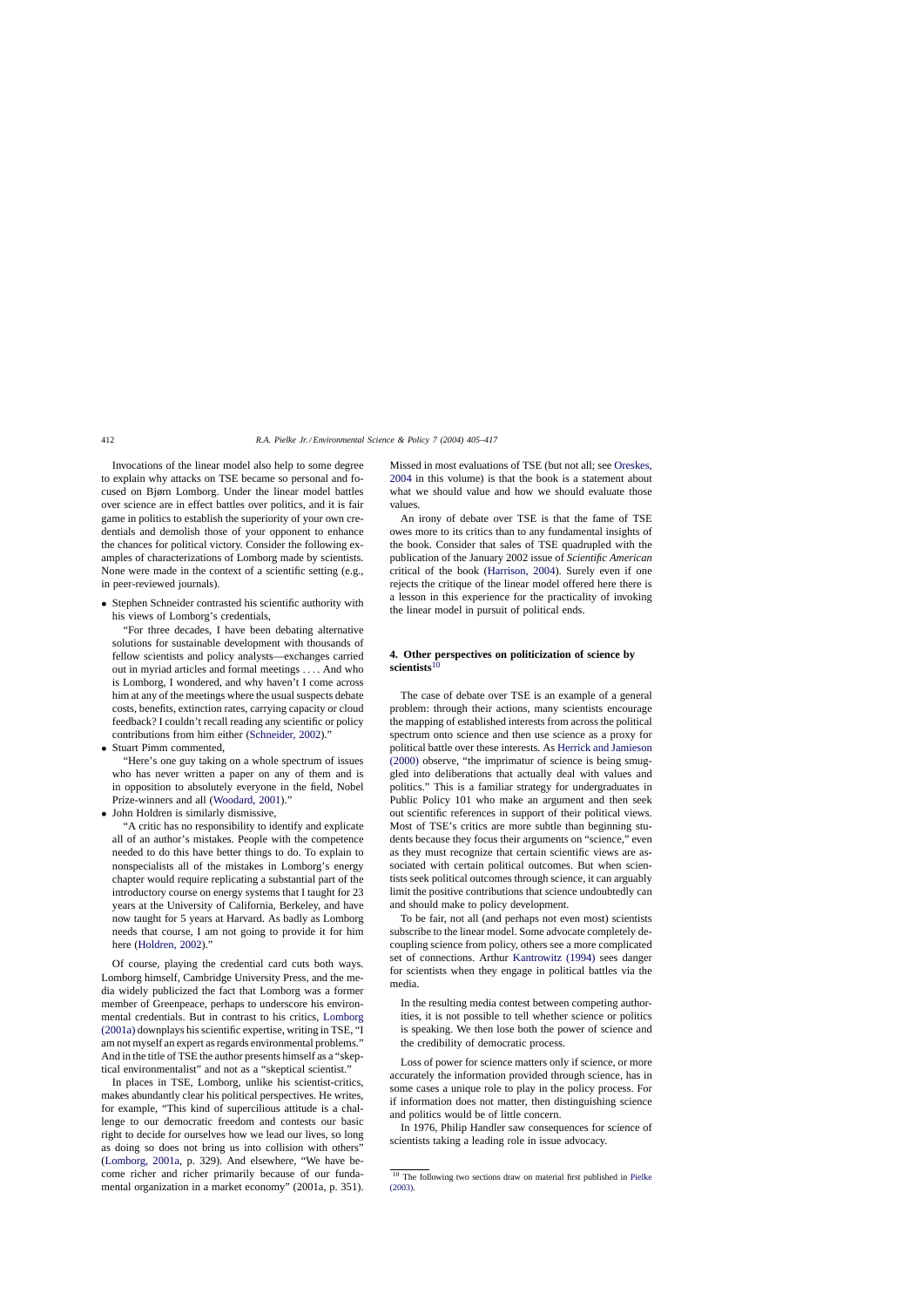We have learned that the scientist-advocate, on either side of such a debate, is likely to be more advocate than scientist and this has unfavorably altered the public view of both the nature of the scientific endeavor and the personal attributes of scientists [\(Handler, 1976\).](#page-11-0)

Thomas Mills goes further and suggests that the politicization of science is unethical and should be viewed in the same way that we view other types of conflict of interests.

An attempt by the scientist to simultaneously be a science information provider and a position advocate is an inherent conflict of interest. The development of objective science information on the one hand and the value balancing of all considerations in a final decision on the other hand are two different roles that cannot be credibly played by one person. The risk to the credibility of the science component of the decision process is too great. At best, it will further confuse already contentious and complex public debates. At worst, it is an unethical misrepresentation of personal values as if they were science information ([Mills, 2000\).](#page-11-0)

Of course, there are cases in which science and information do matter in the process of deciding between particular alternative courses of action. This is simply because "decision making is forward looking, formulating alternative courses of action extending into the future, and selecting among alternatives by expectations about how things will turn out ([Lasswell and Kaplan, 1950\)."](#page-11-0) One of the important roles of science in policy making is to inform expectations about "how things will turn out." Yet, as [Sarewitz \(2000\)](#page-11-0) argues science is rarely a sufficient basis for selecting among alternative courses of action because desired outcomes invariably involve differing conceptions of the sort of world we want in the future. Whether or not avoiding some degree of climate change is desirable, or whether or not the risks of nuclear power or GMOs exceed their benefits are not issues that can be resolved by science alone.

That science alone cannot resolve political debates seems well-appreciated by many scholars, particularly in the community of scholars who study science and society, yet this linear perspective continues to manifest itself in attempts to compel political consensus through science. Daniel Kemmis noted this apparent paradox and its effects in the context of natural resource decision making.

So why would anyone continue to speak and act as if good science by itself could get to the bottom of these bottomless phenomena and in the process give us "the answer" to difficult natural resource issues? In large part this is simply a holdover of an anachronistic view of how the world works and of what science can tell us about that world. In this sense, the repeated invocation of good science as the key to resolving complex ecosystem problems has itself become bad science. What is infinitely worse is that this bad science is all too readily made the servant of bad government ([Kemmis, 2002\).](#page-11-0)

Political decisions involving different interest groups are inherently difficult to resolve, because any adopted action is bound to infringe upon someone's (overt or vested) interests—hence the need for decision processes for resolving various claims of constituents. The process of achieving a legitimate outcome involves bargaining, negotiation and compromise—the essence of "politics." Politics unfettered by science can be messy enough—consider the abortion 'debate' in the United States. But when politics is played out through science with the acquiescence and even facilitation of scientists, the results can serve to foster political gridlock to the detriment of science and policy alike because science alone is incapable of forcing a political consensus (cf. [Oreskes, 2004; Sarewitz, 2004](#page-11-0) in this volume).

# **5. Making sense of the Lomborg affair: distinguishing policy from politics**

To understand the role of scientists in the Lomborg affair requires understanding not only the role of the linear model as a perspective shaping how some influential scientists apparently view the role of science in society, but also possible alternatives to the linear model. To introduce an alternative, consider a thought experiment. Imagine a world that formalizes the implications of the linear model, in which scientific advice is provided to decision makers only through established political institutions [\(Pielke,](#page-11-0) [2002\).](#page-11-0) In the United States scientists would be categorized by whether they belonged to the Democratic or Republican parties, in Great Britain by membership in Labor, Conservative, Liberal Democrat parties, etc. Scientific journals as well (peer-reviewed no doubt) would be published through the party structures, e.g., *Labor's Nature* and *Republican Science*. Public funding for research would be provided to political party organizations, which would then disseminate resources as they saw fit, perhaps relying on traditional peer-review.

Would there be any problem with such a structure? It would be difficult to find any practicing scientist who would advocate structuring the scientific enterprise in such a manner. Indeed the time-honored practices of peer-review and other mechanisms of insulating science from politics seek to avoid the direct influence of politics on science. One reason for the high esteem which science is held is its independence from overt political influence. But ironically, the linear model of science fosters circumstances much more like the imaginary world described above than many would like to admit. The Lomborg affair illustrates how the linear model of science encourages the mapping of political interests onto science, and in the process encourages a morphing of political and scientific debate.

What is missing from the debate over TSE is any notion of *policy*. When decision makers make a commitment to a particular course of action with broad implications, we have a special term for this type of decision: *policy* [\(Lasswell](#page-11-0)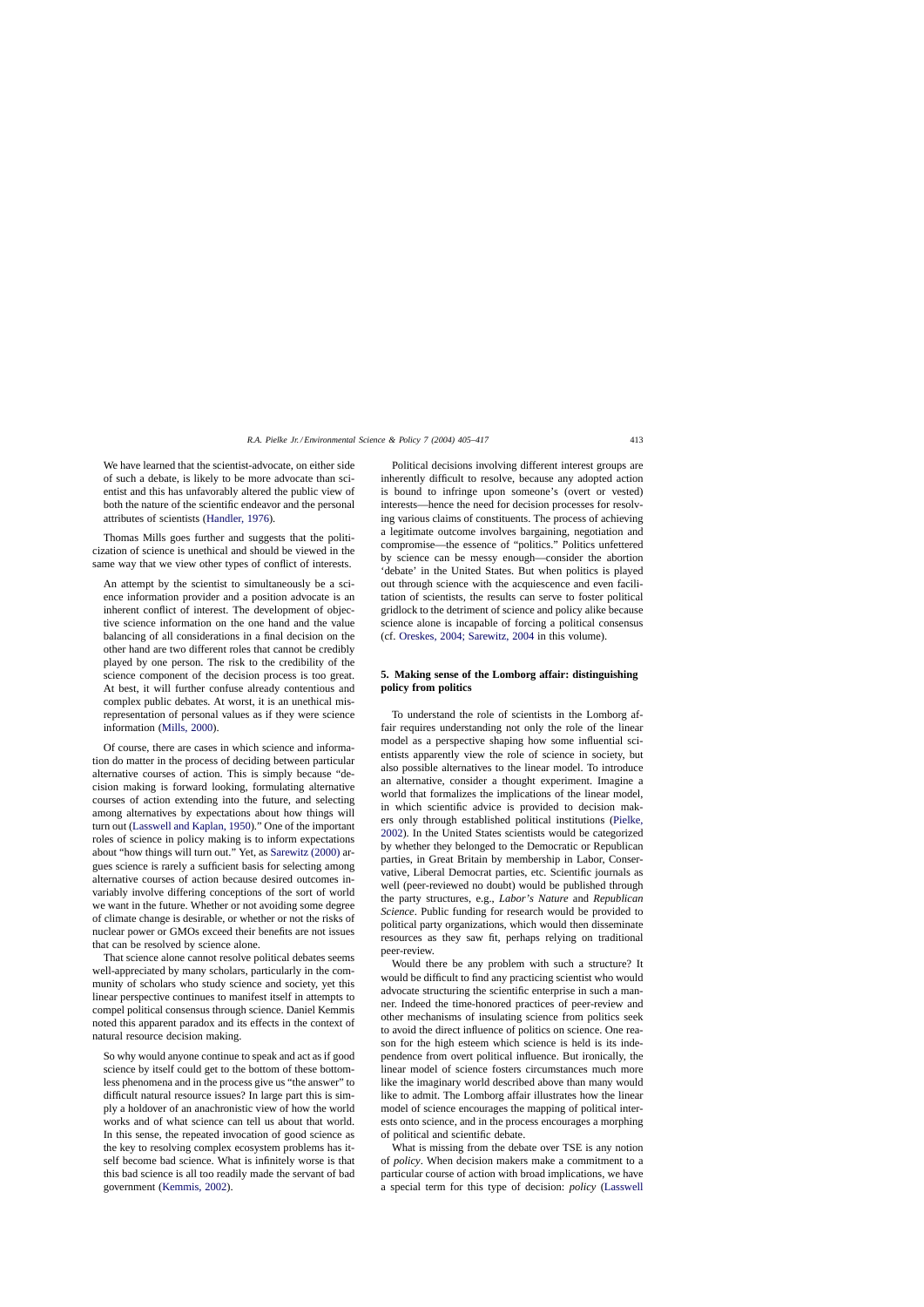[and Kaplan, 1950\).](#page-11-0) Of course, in society there are multitude interests and perspectives, thus there is rarely (if ever) consensus on desired outcomes and the means to achieve those outcomes. As a result, whenever there is conflict, we engage in political behavior. *Politics*, in the words of the great twentieth century political scientist Harold Lasswell, is the process of bargaining, negotiation, and compromise that determines "who gets what, when, and how" ([Lasswell, 1958\).](#page-11-0)

From this perspective, when science is used in policy it can help to clarify the scope of available options or even help decision makers set their expectations about the consequences associated with different courses of action. The key linkage between science and policy is a specific course (or alternative courses) of action. When science is used in politics it is a resource in the process of bargaining, negotiation, and compromise for desired ends. Of course, policy has politics, because we bargain, negotiate, and compromise on particular courses of action. But politics need not have policy, e.g., as debate over TSE amply illustrates, we can argue about who gets a voice in policy making without discussing the merit of particular policies. And it is in cases where science is used to further political agendas absent consideration of policy alternatives such as occurred in debate over TSE, that the politicization of science by scientists becomes problematic as considerations of policy are lost in the fray.

Of course, recognizing a distinction between policy and politics should not preclude particular scientists from stepping into the political arena in cases where they feel strongly enough. But they should do so in full recognition that there are choices to be made about what role they might play in policy and political processes. What makes the scientific enterprise notable today is the paucity of guidance provided by scientists to policy makers seeking to expand the range of available policy alternatives. Science might defuse political debate (and gridlock) by contributing to identification of choices not seen and paths not taken, rather than just adding ammunition to opposing sides entrenched in political battle. Experience with, for example, ozone depletion and acid rain provides some guidance to how science can beneficially contribute to decision making in highly political contexts (e.g., [Pielke and Betsill, 1997; Herrick, 2000\).](#page-11-0)

In thinking about how things might be different it is absolutely critical to differentiate *scientific results* from their *policy significance*. To illustrate the distinction, consider the central conclusion of the Intergovernmental Panel on Climate Change (IPCC): that global average temperature in 2100 will increase anywhere from 1.4 to 5.8 C. This is a scientific result and communication of what it means (i.e., the origins of the estimates, how "global average" is defined, the confidence level of the projection, etc.) to the non-expert may take some effort. But communication of what this result means is not the same as assessment of what it signifies for alternative courses of action. The latter is the essence of policy advice. The IPCC presents statements of trend, condition and projection. Assessment of significance for action depends upon how trends, conditions and projections are related to policy alternatives and their implications for valued outcomes, such as human health and environmental sustainability, as well as economic prosperity, etc. The current state of the scientific enterprise is such that the independent scientific community (i.e., those scientists without close relationships to political advocacy groups, industry, and government) typically eschews explicit discussion of the significance of science. The IPCC for example seeks to be "policy relevant, but policy neutral" ([IPCC, 2003\).](#page-11-0) In practice, this means that the IPCC does not consider policy alternatives and instead has institutionalized the linear model. A great irony of the IPCC process is that its institutional organization, selection of participants, and even scientific foci necessarily reflect a non-neutral policy orientation, and hence it is in fact very political [\(Boehmer-Christiansen, 1994a,b;](#page-10-0) [Argrawala, 1998a,b;](#page-10-0) [Pielke, 2004\).](#page-11-0)

Under the linear model political advocates are delegated the task of interpreting the significance of science for decision makers, and the voices of those seeking to provide guidance on policy advice are difficult for decision makers to distinguish from those seeking to gain political advantage. So if one wishes to answer the question "so what does this particular bit of science mean for action?" in almost any scientific context, with very few exceptions decision makers look to political advocates for the insight to the significance of science for action, in effect creating a world where almost all science is filtered through existing special interests. A better alternative is for the independent scientific community itself to take some responsibility to address the significance for policy of scientific results. This would mean not simply seeking to better "communicate" the results of science to the policy maker, but developing the capability to place science into policy context, i.e., to address the question: what policy alternatives are consistent with and inconsistent with scientific results? If the scientific community indeed wishes to claim independence from partisan politics, then with this comes an obligation to provide independent guidance on the significance of science for a wide scope of policy alternatives (e.g., [Rayner and Malone, 1998\).](#page-11-0)

The Lomborg affair is at its heart a normative debate over what kind of world we should live in and the means we should employ to approach the future. [Kysar and Saltzman](#page-11-0) [\(2003\)](#page-11-0) see the Lomborg controversy as continued interest group politics characteristic of the environmental movement.

Despite over three decades of modern environmental laws, the proliferation of citizens groups, think tanks, and other organizations concerned with environmental issues, and the maturation of environmental law and policy into distinct fields of study, one still sees basically two warring camps, both politically and ideologically entrenched on opposite ends of the environmental battlefield. In many respects, the Lomborg conflict is simply the most recent example of this sort of staunch 'environmental tribalism' ([Kysar and Saltzman, 2003\).](#page-11-0)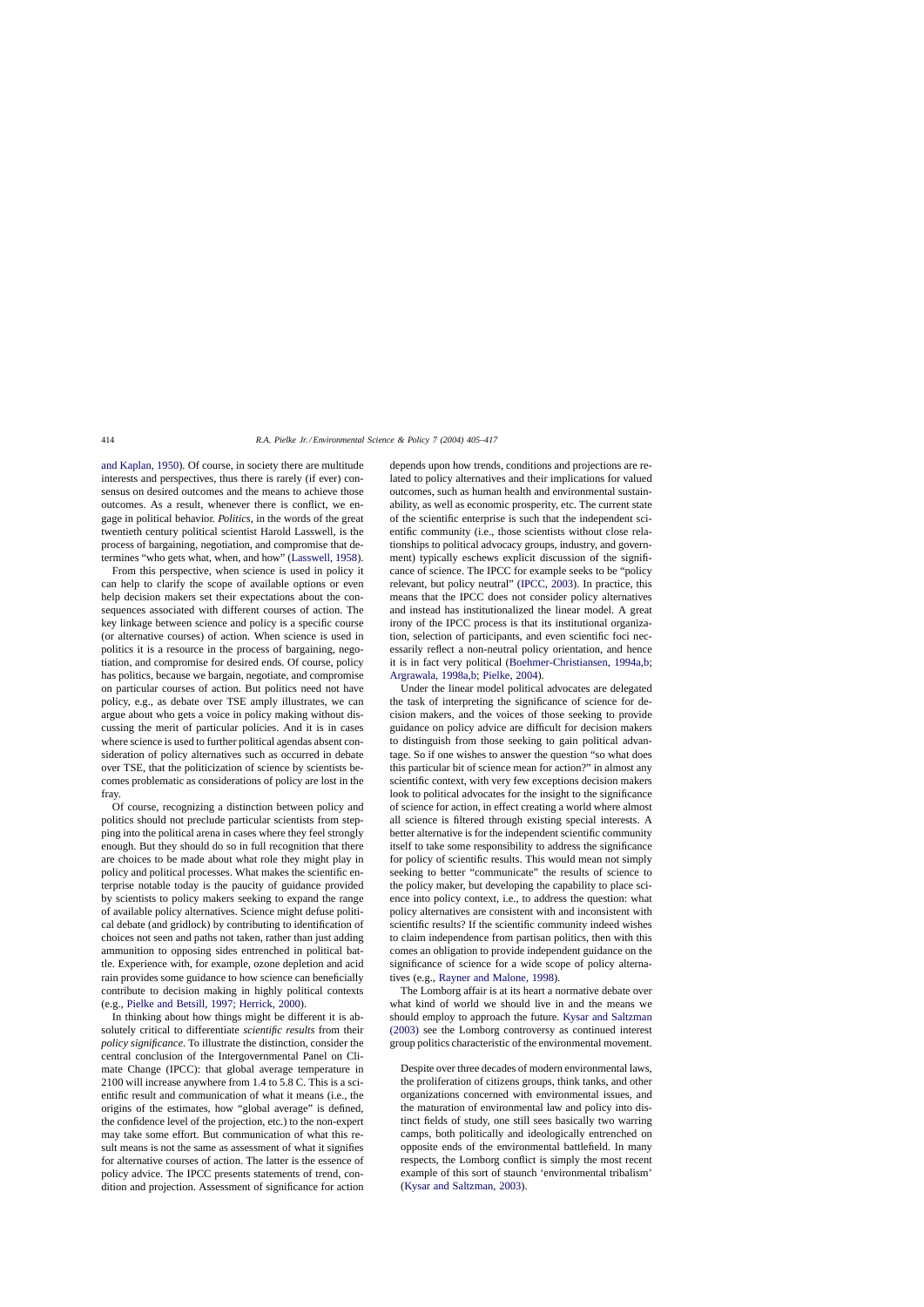## <span id="page-10-0"></span>**6. Conclusion**

There is no magic bullet or panacea for the challenges presented by the politicization of science by scientists. And perhaps worst of all would be a withdrawal of the scientific community from involvement in contested political issues, as was historically the case when scientists sought to be "value free" and removed from practical concerns. It makes no sense to try to return to a bygone era when science was thought to be separate from politics. There is a middle ground, where some scientists resist the urge to join the political fray and instead seek through independent, authoritative bodies to provide insight that expands the scope of policy alternatives available to policy makers and the public, perhaps in some cases showing the way past gridlock and political stalemate, and in others offering realism about the limits of science in politics. The current tendency to rely on groups like the IPCC or science advisory panels to "get the facts right" but not consider the significance of those facts for action exacerbates the politicization of science. If the public or policy makers begin to believe that scientific findings are simply an extension of a scientist's political beliefs, then we will find that scientific information will play an increasingly diminishing role in policy making, and a correspondingly larger role in the marketing of particular political agendas. This will be tragic because scientific information often matters for policy making ([Jasanoff, 1990\).](#page-11-0)

Not only does the linear model obscure policy, but it also is bad politics. In all but the most trivial of cases science cannot compel specific political outcomes. Rather scientific understandings are frequently either intrinsically uncertain or diverse enough to be used to justify a range of competing political agendas. In such situations the standard response is to call for more scientific research ("sound" or "objective" of course) in hopes that as a result uncertainties will shrink or a political consensus will emerge. In reality, new research frequently increases uncertainties and simultaneously provides a steady replenishment of scientific ammunition for all sides engaged in political conflict. Rather than political consensus, what emerges is typically gridlock.

One way out of this situation is to recognize that often policy makers need new options, not simply more science or more information. Climate change is a visible example of such a need, as political debate over the Kyoto Protocol, however resolved, will leave a remaining policy challenge quite similar in either case. Seeking to expand the options available to decision makers is contrary to the roles that most scientists have sought to play in the policy process. Political advocacy is all about reducing the scope of choice, often ideally to a single preferred vision. And the many scientists who eschew advocacy typically seek to provide information and stay far removed from any explicit discussion of policy or politics, and policy making suffers.

Political advocates will always look to science as a source of authority in support of their agendas. However, the scientific community itself need not view this process as the only mechanism it has for connecting research with decision making. Debate over TSE is an extreme case that provides an opportunity for the scientific community to take a critical look at its own role in society and ask whether it is meeting its potential to contribute useful knowledge both to politics and policy.

## **Acknowledgements**

Useful comments were provided by Chris Harrison, Chuck Herrick, Naomi Oreskes, Steve Rayner, Dan Sarewitz, and three anonymous reviewers. Over the past several years, University of Colorado students in three classes of ENVS 5000, "Science, Policy, and the Environment" devoted considerable effort and insight to making sense of the "Lomborg affair." I have learned much from them. Ami Nacu-Schmidt provided essential assistance in preparing for publication all five of the papers in this special issue that derive from the AAAS session on the politicization of science at the February, 2003 AAAS Annual Meeting in Denver, Colorado. The usual caveats apply.

#### **References**

- Argrawala, S., 1998a. Context and early origins of the intergovernmental panel on climate change. Climatic Change 39, 605–620.
- Argrawala, S., 1998b. Structural and process history of the intergovernmental panel on climate change. Climatic Change 39, 621–642.
- Aron, W., Burke, W., Freeman, M., 2002. Scientists versus whaling: science, advocacy and errors of judgement. Bioscience 52, 1137– 1140.
- Bailey, R., 1993. Eco-Scam: The False Prophets of Ecological Apocalypse. St. Martin's Press, New York.
- Boehmer-Christiansen, S., 1994a. Global climate protection policy: the limits of scientific advice—part I. Global Environ. Change 4 (2), 140– 159.
- Boehmer-Christiansen, S., 1994b. Global climate protection policy: the limits of scientific advice—part II. Global Environ. Change 4 (3).
- Clymer, A., 2002. U.S. revises sex information, and a fight goes on. The New York Times, December 26, p. A15.
- Collins, S., 2003. Climate study just hot air say critics. The New Zealand Herald, August 7. Available: [http://www.nzherald.co.](http://www.nzherald.co.nz/storydisplay.cfm?storyID=3516830&msg=emaillink) [nz/storydisplay.cfm?storyID=3516830&msg=emaillink](http://www.nzherald.co.nz/storydisplay.cfm?storyID=3516830&msg=emaillink).
- Custred, G., 2002. The Kennewick Man Case. National Association of Scholars, Science Insights 7 (1). Available: [http://www.nas.org/](http://www.nas.org/publications/sci_newslist/7_1/d_kennewick_artic.htm) [publications/sci](http://www.nas.org/publications/sci_newslist/7_1/d_kennewick_artic.htm) newslist/7 1/d kennewick artic.htm.
- Danish Committee on Scientific Dishonesty, 2003. Available: [http://](http://www.forsk.dk/uvvu/nyt/udtaldebat/bl_decision.htm) [www.forsk.dk/uvvu/nyt/udtaldebat/bl](http://www.forsk.dk/uvvu/nyt/udtaldebat/bl_decision.htm) decision.htm.

<sup>&</sup>lt;sup>11</sup> Compare, [Frodeman \(2003\),](#page-11-0) [Herrick and Jamieson \(2000\),](#page-11-0) [Sarewitz](#page-11-0) [\(2000\).](#page-11-0)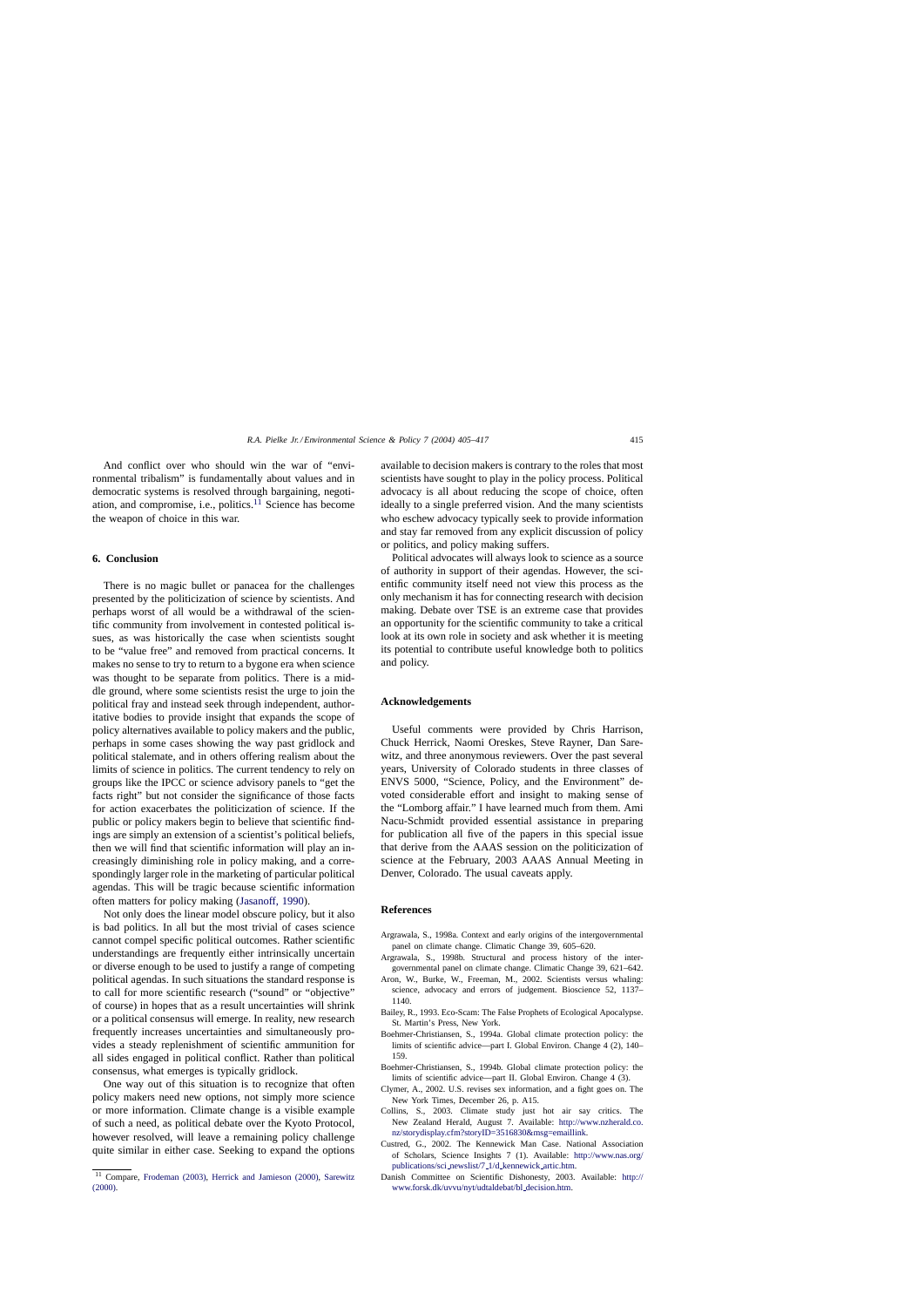- <span id="page-11-0"></span>Easterbrook, G., 1995. A Moment on the Earth: The Coming Age of Environmental Optimism. Viking Press, New York.
- The Economist, 2001. Doomsday postponed. Economist.com, September 6. Available: [http://www.phoenix.liu.edu/](http://www.phoenix.liu.edu/~uroy/eco54/lomborg/lomborg090601.html)∼uroy/eco54/lomborg/ [lomborg090601.html.](http://www.phoenix.liu.edu/~uroy/eco54/lomborg/lomborg090601.html)
- Frodeman, R., 2003. Geo-Logic. SUNY Press, New York.
- Funtowicz, S.O., Ravetz, J.R., 1992. Three types of risk assessment and the emergence of post-normal science. In: Krimsky, S., Golding, D. (Eds.), Social Theories of Risk. Praeger, Westport, CT, pp. 251–273.
- Goldstein, A., 2002. Reviled for sticking it to ecological dogma, Bjørn Lomborg laughs all the way to the bank. Time, August 18. Available: [http://www.time.com/time/2002/greencentury/enlomborg.html.](http://www.time.com/time/2002/greencentury/enlomborg.html)
- Goodell, J., 2001. Judas among the tree-huggers. Rolling Stone, October 11, pp. 47–48.
- Greenberg, D.S., 2001. Science, Money, and Politics: Political Triumph and Ethical Erosion. University of Chicago, Chicago.
- Guston, D., Kensiton, K., 1994. The Fragile Contract: University Science and the Federal Government. MIT Press, Cambridge.
- Handler, P., 1976. Science and hope in science: a resource for humankind. In: Proceedings of the National Academy of Sciences Bicentennial Symposium, vol. 12.
- Harrison, C., 2004. Peer review, politics and pluralism. Environ. Sci. Policy 7, 357–368.
- Herrick, C., 2000. Predictive modeling of acid rain: obstacles to generating useful information. In: Sarewitz, D., Pielke Jr., R., Byerly Jr., R. (Eds.), Prediction: Science, Decision Making, and the Future of Nature. Island Press, Washington, DC, pp. 251–268.
- Herrick, C.N., Jamieson, D., 2000. Junk science and environmental policy: obscuring public debate with misleading discourse. Philos. Public Policy Q. 21, 11–16. Available: [http://www.puaf.umd.edu/IPPP/](http://www.puaf.umd.edu/IPPP/reports/Spring-Summer%20Vol21%202001/221056.pdf) [reports/Spring-Summer%20Vol21%202001/221056.pdf](http://www.puaf.umd.edu/IPPP/reports/Spring-Summer%20Vol21%202001/221056.pdf).
- Holdren, J., 2002. A response to Bjørn Lomborg's response to my critique of his energy chapter. Scientific American, April 15. Available: http://www.sciam.com/print\_[version.cfm?articleID=000DC658-](http://www.sciam.com/print_version.cfm?articleID=000DC658-9373-1CDA-B4A8809EC588EEDF) [9373-1CDA-B4A8809EC588EEDF](http://www.sciam.com/print_version.cfm?articleID=000DC658-9373-1CDA-B4A8809EC588EEDF).
- Holdren, J., 2003. Politics and science (letter to the editor). International Herald Tribune, January 29.
- IPCC, 2003. Procedures for the preparation, review, acceptance, adoption, approval and publication of ipcc reports. Appendix A to the Principles Governing IPCC Work, Intergovernmental Panel on Climate Change. Available: [http://www.climatescience.gov/Library/ipcc/app-a.pdf.](http://www.climatescience.gov/Library/ipcc/app-a.pdf)
- Jasanoff, S., 1987. Contested boundaries in policy-relevant science. Social Stud. Sci. 17 (2), 195–230.
- Jasanoff, S., 1990. The Fifth Branch: Science Advisors as Policymakers. Harvard University Press, Cambridge, MA.
- Jasanoff, S., Wynne, B., 1998. Science and Decisionmaking. In: Rayner, S., Malone, E. (Eds.), Human Choice and Climate Change, Vol. 1. The Societal Framework. Battelle Press, Columbus, OH, 1998, pp. 1–87.
- Kantrowitz, A., 1994. Elitism vs. checks and balances in communicating scientific information to the public. Risk: Health, Saf. Environ. 101.
- Kemmis, D., 2002. Science's role in natural resource decisions. Issues Sci. Technol., Summer.
- Kitcher, P., 2001. Science, Truth, and Democracy. Oxford University Press, Oxford.
- Kysar, D.A., Saltzman, J., 2003. Environmental tribalism. Minnesota Law Rev. 87, 1092–1125.
- Lasswell, H.D., 1958. Politics: Who Gets What, When, How, with Postscript. Meridian Books, New York.
- Lasswell, H.D., Kaplan, A., 1950. Power and Society: A Framework for Political Inquiry. Yale University Press, New Haven.
- Lempert, R.J., 2000. Robust strategies for abating climate change. Climatic Change 45, 387–401.
- Lomborg, B., 2001a. The Skeptical Environmentalist: Measuring the Real State of the World. Cambridge University Press, New York.
- Lomborg, B., 2001b. Bjørn Lomborg's Comments on the Critique by World. Resources Institute and World Wildlife Fund, December 17. Available: [http://www.lomborg.com/files/Response%20to%20WRI-](http://www.lomborg.com/files/Response%20to%20WRI-WWF3.pdf)WWF3.pdf.
- Lovejoy, T., 2002. Biodiversity: dismissing scientific process, in misleading math about the earth. Scientific American, January. Available: [http://www.sciam.com/article.cfm?articleID=000F3D47-C6D2-](http://www.sciam.com/article.cfm?articleID=000F3D47-C6D2-1CEB-93F6809EC5880000) [1CEB-93F6809EC5880000.](http://www.sciam.com/article.cfm?articleID=000F3D47-C6D2-1CEB-93F6809EC5880000)
- Mahlman, J., 2001. Global Warming: Misuse of Data and Ignorance of Science: A Review of the "Global Warming" Chapter of Bjørn Lomborg's The Skeptical Environmentalist: Measuring the Real State of the World. Union of Concerned Scientists. Available: [http://www.](http://www.ucsusa.org/documents/ACFCGy9yc.pdf) [ucsusa.org/documents/ACFCGy9yc.pdf](http://www.ucsusa.org/documents/ACFCGy9yc.pdf).
- Michaels, D., Bingham, E., Boden, L., Clapp, R., Goldman, L.R., Hoppin, P., Krimsky, S., Monforton, C., Ozonoff, D., Robbins, A., 2002. Advice without consent. Science 298, 73.
- Mills, T.J., 2000. Position advocacy by scientists risks science credibility and may be unethical. Northwest Sci. Forum 74 (2), 165–168.
- Monastersky, R., 2003. Storm brews over global warming. The Chronicle of Higher Education, September 4.
- Nature Publishing Group, 2002. Cloning conundrums. Nat. Med. 8, 1331.
- Oreskes, N., 2004. Science and public policy: what's proof got to do with it? Environ. Sci. Policy 7, 369–383.
- Petracca, M.P., 1992. The Politics of Interests. Westview Press, Boulder, CO.
- Pielke Jr., R.A., 2002. Policy, politics and perspective. Nature 416, 368.
- Pielke Jr., R.A., 2003. Il Significato della Scienza. In: Donghi, P. (Ed.), Governo della Scienza. Laterza. Rome, Italy, pp. 85–105.
- Pielke Jr., R.A., 2004. The cherry pick. Ogmius 8, May. Available: [http://](http://sciencepolicy.colorado.edu/ogmius/archives/issue_8/intro.html) [sciencepolicy.colorado.edu/ogmius/archives/issue](http://sciencepolicy.colorado.edu/ogmius/archives/issue_8/intro.html) 8/intro.html.
- Pielke Jr., R.A., Betsill, M.M., 1997. Policy for science for policy: ozone depletion and acid rain revisited. Res. Policy 26, 157–168.
- Pimm, S., 2003. Letter to the editor: Lomborg overlooked compelling information that did not fit thesis. Financial Times, January 20.
- Postel, D., 2002. Did the shootouts over 'Arming America' divert attention from the real issues? The Chronicle of Higher Education, February 1.
- Radio National, 2002. The Skeptical Environmentalist, Transcript of The Science Show on Australian Radio National, Robyn Williams, Bjørn Lomborg, and Peter Raven. The Science Show, March 2. Available: <http://www.abc.net.au/rn/science/ss/stories/s495345.htm>.
- Rayner, S., 2003. Democracy in the age of assessment: reflections on the roles of expertise and democracy in public-sector decision making. Sci. Public Policy 30 (3), 163–170.
- Rayner, S., Malone, E., 1998. Ten suggestions for policymakers. In: Rayner, S., Malone, E. (Eds.), Human Choice and Climate Change, Vol. 4: What Have We Learned. Battelle Press, Columbus, OH, pp. 109–138.
- Regalado, A., 2003. Global warming skeptics are facing storm clouds. The Wall Street Journal, July 31.
- Rennie, J., 2002. Misleading math about the earth. Scientific American, January. Available: [http://www.sciam.com/article.cfm?articleID=](http://www.sciam.com/article.cfm?articleID=000F3D47-C6D2-1CEB-93F6809EC5880000) [000F3D47-C6D2-1CEB-93F6809EC5880000](http://www.sciam.com/article.cfm?articleID=000F3D47-C6D2-1CEB-93F6809EC5880000).
- Sarewitz, D., 1996. Frontiers of Illusion. Temple University Press, Philadelphia.
- Sarewitz, D., 2000. Science and environmental policy: an excess of objectivity. In: Frodeman, R. (Ed.), Earth Matters: The Earth Sciences, Philosophy, and the Claims of Community. Prentice Hall, Upper Saddle River, pp. 79–98.
- Sarewitz, D., 2004. How science makes environmental controversies worse. Environ. Sci. Policy 7, 385–403.
- Sarewitz, D., Pielke Jr., R.A., 2000. Breaking the global warming gridlock. The Atlantic Monthly, July, pp. 54–64.
- Schneider, S., 2002. Global warming: neglecting the complexities. Scientific American, January, pp. 62–65. Available: [http://www.sciam.com/](http://www.sciam.com/article.cfm?articleID=000F3D47-C6D2-1CEB-93F6809EC5880000) [article.cfm?articleID=000F3D47-C6D2-1CEB-93F6809EC5880000](http://www.sciam.com/article.cfm?articleID=000F3D47-C6D2-1CEB-93F6809EC5880000).
- Schultz, K., 2001. Let us not praise infamous men. Grist Magazine, December 12. Available: [http://www.gristmagazine.com/books/](http://www.gristmagazine.com/books/schulz121201.asp) [schulz121201.asp](http://www.gristmagazine.com/books/schulz121201.asp).
- Simberloff, D., 2002. Skewed skepticism. American Scientist, March–April. Available: [http://www.americanscientist.org/template/](http://www.americanscientist.org/template/BookReviewTypeDetail/assetid/17791) [BookReviewTypeDetail/assetid/17791.](http://www.americanscientist.org/template/BookReviewTypeDetail/assetid/17791)